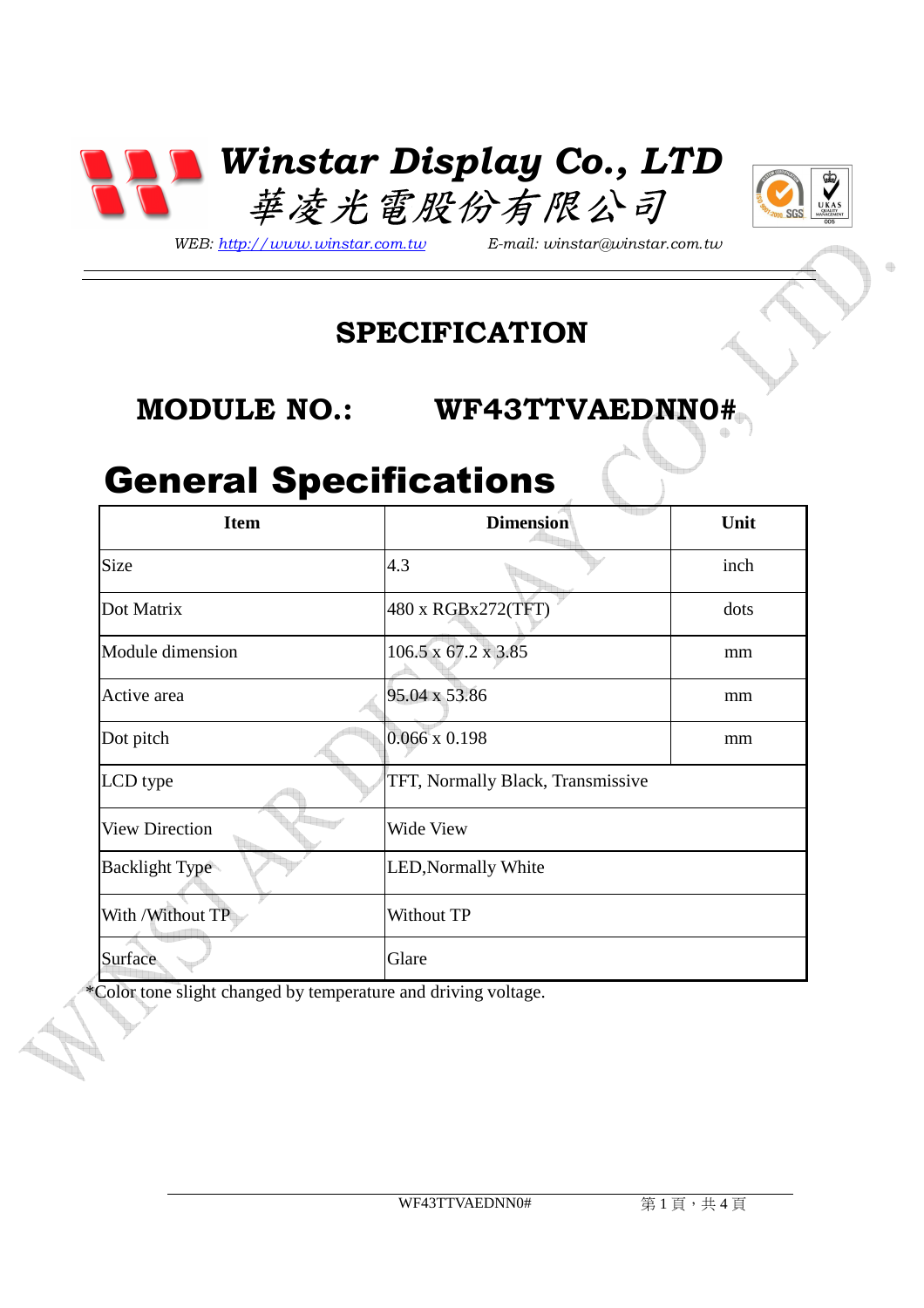## Absolute Maximum Ratings

| <b>Item</b>                  | <b>Symbol</b> | Min   | <b>Typ</b>        | <b>Max</b> | Unit        |  |
|------------------------------|---------------|-------|-------------------|------------|-------------|--|
| <b>Operating Temperature</b> | <b>TOP</b>    | $-30$ |                   | $+80$      | $\sim$<br>◡ |  |
| <b>Storage Temperature</b>   | TST           | $-30$ | <b>STATISTICS</b> | $+80$      | $\sim$<br>◡ |  |

#### Electrical Characteristics **Operating conditions:**

| Operating conditions.     |               |                  |     |     |            |      |
|---------------------------|---------------|------------------|-----|-----|------------|------|
| <b>Item</b>               | <b>Symbol</b> | <b>Condition</b> | Min | Typ | <b>Max</b> | Unit |
| Supply Voltage For Logic  | VCC           |                  | 3.0 | 3.3 | 3.6        |      |
| Digital operation current | ICC           |                  |     |     | 25         | mA   |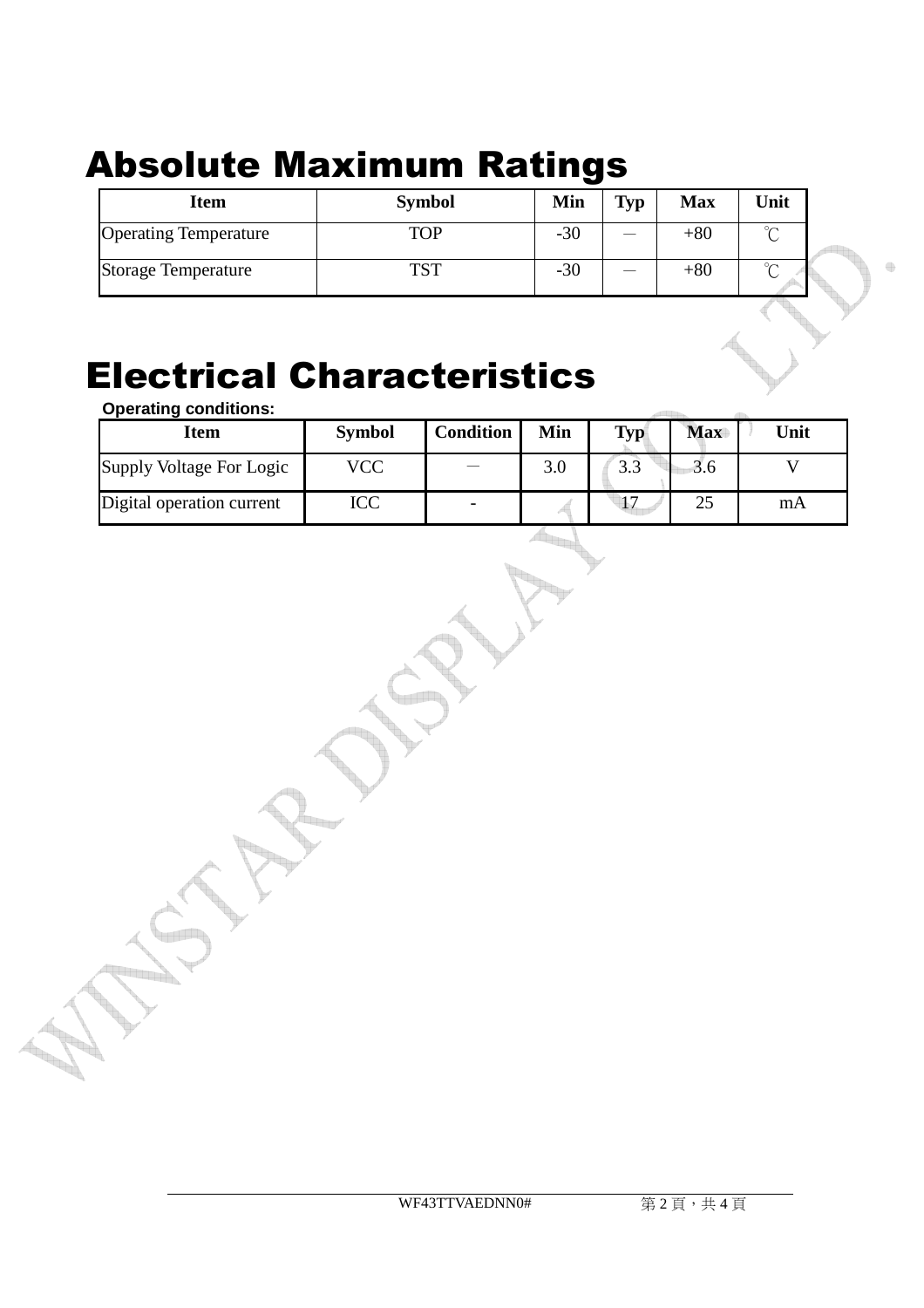# Interface

#### **LCM PIN Definition**

| Pin             | <b>Symbol</b>  | <b>Function</b>                           |  |
|-----------------|----------------|-------------------------------------------|--|
| $\mathbf{1}$    | VLED-          | Power for LED backlight cathode           |  |
| $\overline{2}$  | VLED+          | Power for LED backlight anode             |  |
| 3               | <b>GND</b>     | Power ground                              |  |
| $\overline{4}$  | <b>VCC</b>     | Power voltage                             |  |
| 5               | R <sub>0</sub> | Red data (LSB)                            |  |
| 6               | R1             | Red data                                  |  |
| $\overline{7}$  | R2             | Red data                                  |  |
| $\overline{8}$  | R <sub>3</sub> | Red data                                  |  |
| 9               | R4             | Red data                                  |  |
| 10              | R <sub>5</sub> | Red data                                  |  |
| 11              | R <sub>6</sub> | Red data                                  |  |
| 12              | R7             | Red data (MSB)                            |  |
| 13              | G <sub>0</sub> | Green data (LSB)                          |  |
| 14              | G1             | Green data                                |  |
| $\overline{15}$ | G2             | Green data                                |  |
| 16              | G <sub>3</sub> | Green data                                |  |
| 17              | G <sub>4</sub> | Green data                                |  |
| 18              | G <sub>5</sub> | Green data                                |  |
| 19              | G <sub>6</sub> | Green data                                |  |
| 20              | G7             | Green data (MSB)                          |  |
| 21              | B <sub>0</sub> | Blue data (LSB)                           |  |
| 22              | B1             | Blue data                                 |  |
| 23              | B2             | Blue data                                 |  |
| 24              | B <sub>3</sub> | Blue data                                 |  |
| 25              | <b>B4</b>      | Blue data                                 |  |
| 26              | B <sub>5</sub> | Blue data                                 |  |
| 27              | <b>B6</b>      | Blue data                                 |  |
| 28              | B7             | Blue data (MSB)                           |  |
| 29              | <b>GND</b>     | Power ground                              |  |
| 30              | CLK            | Pixel clock                               |  |
| 31              | <b>DISP</b>    | Display on/off                            |  |
| 32              | <b>HSYNC</b>   | Horizontal sync signal; negative polarity |  |
| 33              | <b>VSYNC</b>   | Vertical sync signal; negative polarity   |  |
| 34              | DE             | Data Enable                               |  |
| 35              | NC             | No connection                             |  |
| 36              | <b>GND</b>     | Power ground                              |  |
| 37              | NC             | No connection                             |  |
| 38              | $\rm NC$       | No connection                             |  |
| 39              | $NC$           | No connection                             |  |
| $40\,$          | NC             | No connection                             |  |

 $\qquad \qquad \oplus$